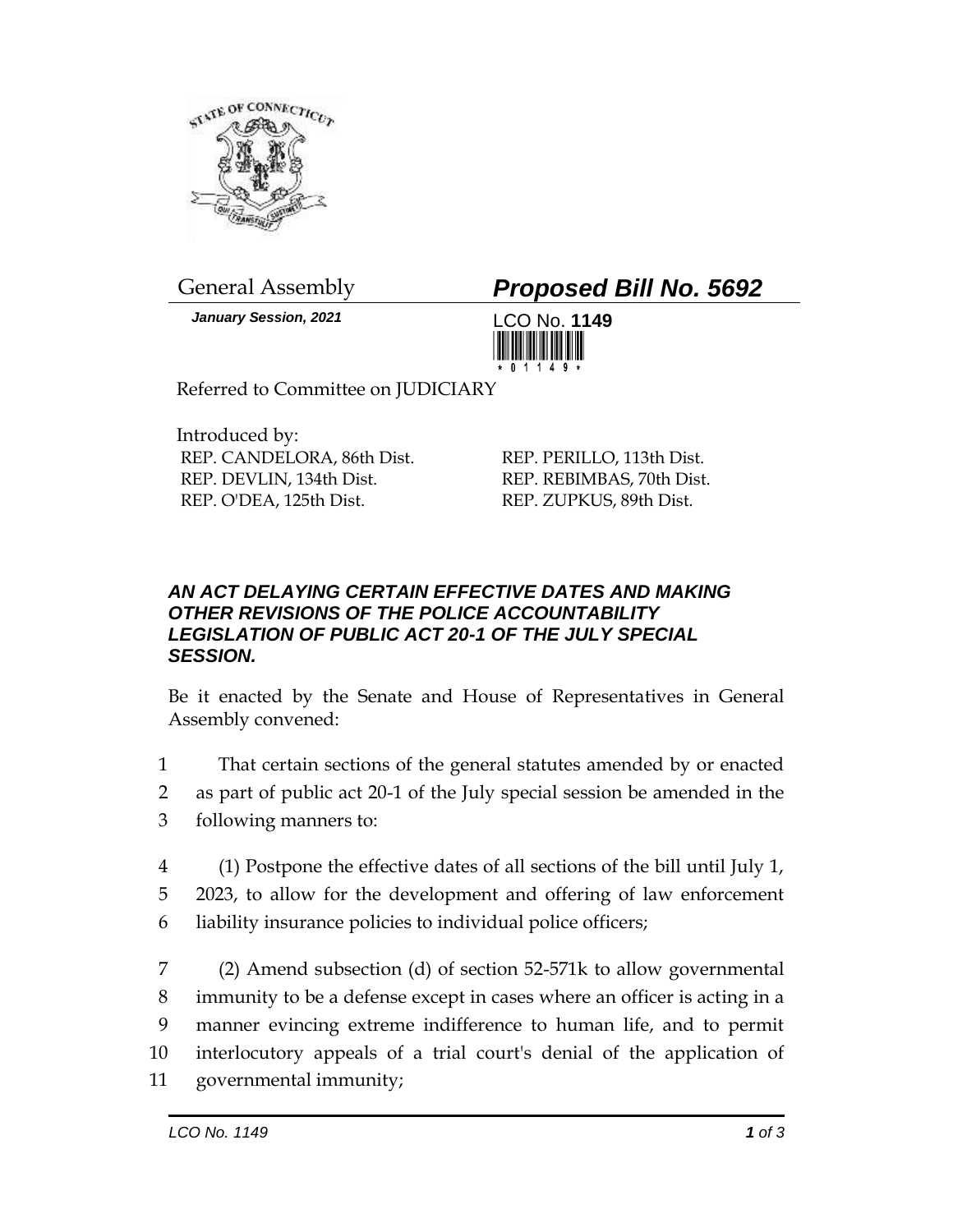(3) Revise the prohibition on consent searches to ensure public safety, officer safety, and that investigations into such incidents as sexual assaults and officer-involved shootings are able to be completed with exclusionary samples from witnesses and victims;

 (4) Properly define justifiable force, to give officers certainty over what is permissible and the ability to properly train to defend themselves, including reestablishment of "threatened infliction" of serious physical injury into subparagraph (B) of subdivision (1) of subsection (c) of section 53a-22 of the general statutes as a justification;

 (5) Strike in section 7-294d of the general statutes the language allowing for decertification for conduct that "undermines public confidence in law enforcement" and replace with examples of specific conduct;

 (6) Ensure that mental health assessments of officers required by section 7-291e of the general statutes comply with the Americans with Disabilities Act, and ensure that police officers are able to seek treatment without fear of discipline or losing their jobs;

 (7) Revise the process by which the Inspector General is chosen and appointed to ensure constitutionality;

 (8) Strike the phrase "unreasonable, excessive" where it appears in section 7-282e of the general statutes, to ensure an officer is only criminally liable for failing to intervene in another officer's use of force if that force constitutes a crime;

 (9) Establish due process in section 7-294aaa of the general statutes by requiring subpoenas issued by civilian police review boards be subject to objection proceedings in Superior Court;

 (10) Increase to fifty per cent the reimbursement rate for nondistressed municipalities for body-worn and dashboard camera equipment;

(11) Make optional the requirements that municipalities gain